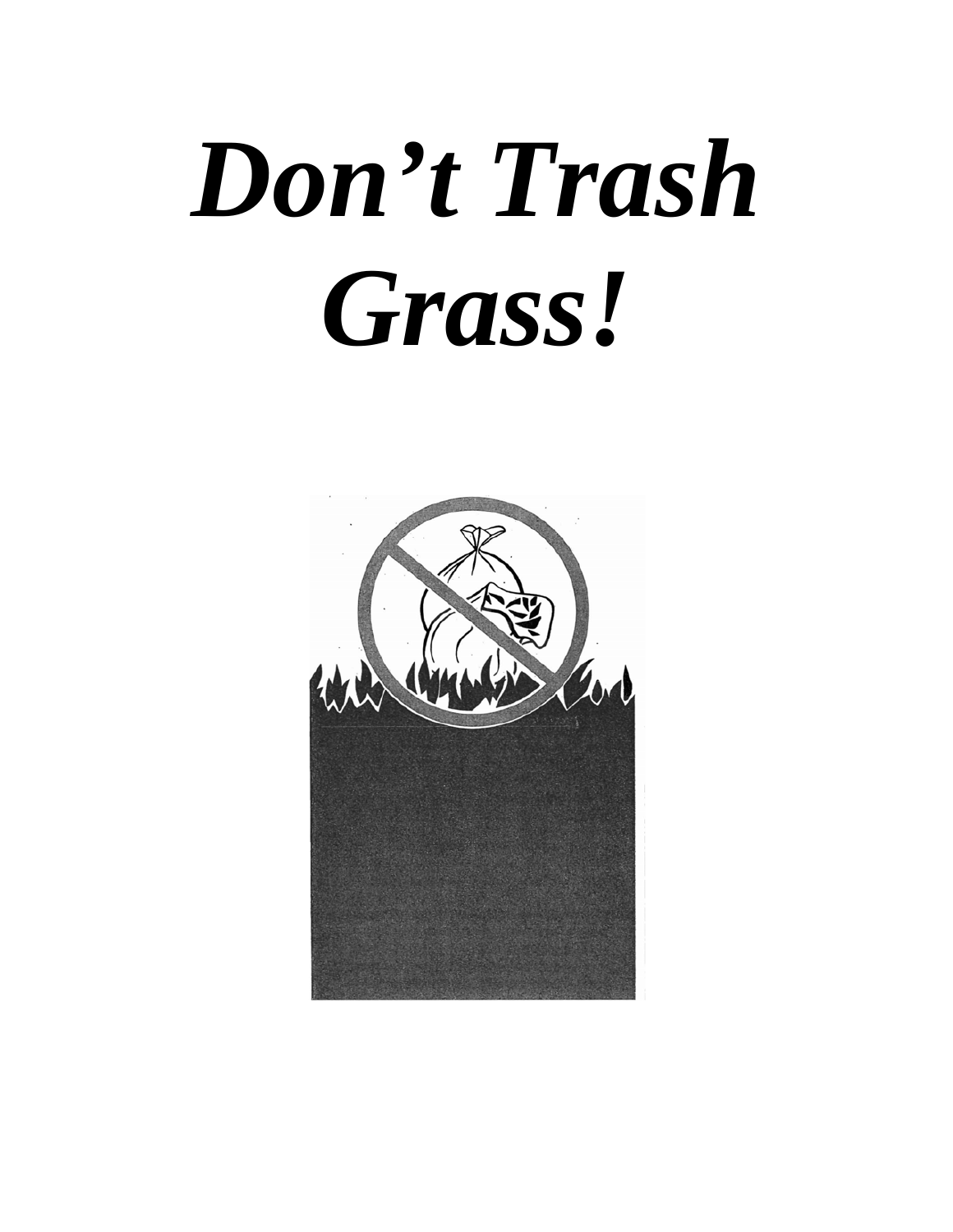# *Save Time and Money! Reduce Waste!*

**Did you know that a l/2 acre lawn in New England produces over 3 tons or nearly 260 bags of grass clippings each year?**  Think of all the time, money and effort it would take to bag all those clippings. Why go through all that hassle when it's really not necessary?

**You can have a healthy green lawn by leaving grass clippings where they fall!** It's simple grass clippings left on the lawn will decompose and act as a natural organic fertilizer. This allows you to reduce the amount of additional commercial fertilizer you need to apply. Your lawn will still be healthy and green because each time you mow, you will be returning valuable nutrients to the soil!

**The key word is "less"…less fertilizer, less water, less work, and best of all, less waste!** Recycling clippings back into the lawn requires less effort than disposing of them as waste. No one has to handle the clippings – not you, not your lawn care professional and not the waste management crew. You can reduce your mowing time by nearly 40% by not bagging, and spend less money on fertilizer and trash bags. And by not trashing grass, you'll be doing your part for the environment by reducing waste!

**If you follow these "Don't Trash Grass" mowing, fertilizing and watering guidelines, not only will you have a healthy lawn, but you'll never have to bag grass clippings again!** 

## *Mowing Techniques* **&** *Tips*

- **Any mower can recycle grass clippings.** Simply remove the grass catcher! Ask your lawn mower dealer if a special safety plug or adaptor kit is needed to convert your mower into a "recycling" mower. You can also have a mulching blade installed.
- **Keep your grass mowed to 2"- 3" tall.**
- **Do not remove more than** *1/3* **of the grass blade in any single mowing.** For example, if your lawn is kept at 2" tall, it should not be allowed to grow higher than 3" before it is mowed again.
- **Mow when the grass is dry.**
- **Keep your mower blade sharp** because dull mowers tear the grass blade, injuring the plant, and create a brownish cast to the turf.
- **If the grass 'gets just a bit too high,** simply mow over the clippings a second time to further shred and scatter them.
- **If excessive growth occurs between mowings,** raise the mower height, mow and then gradually lower it over a span of several mowings. This will help prevent shock to the plants.
- **When it's time to replace your mower,** consider buying a mulching, recycling, or a non-polluting reel mower. All of these do a good job of shredding and scattering grass clippings.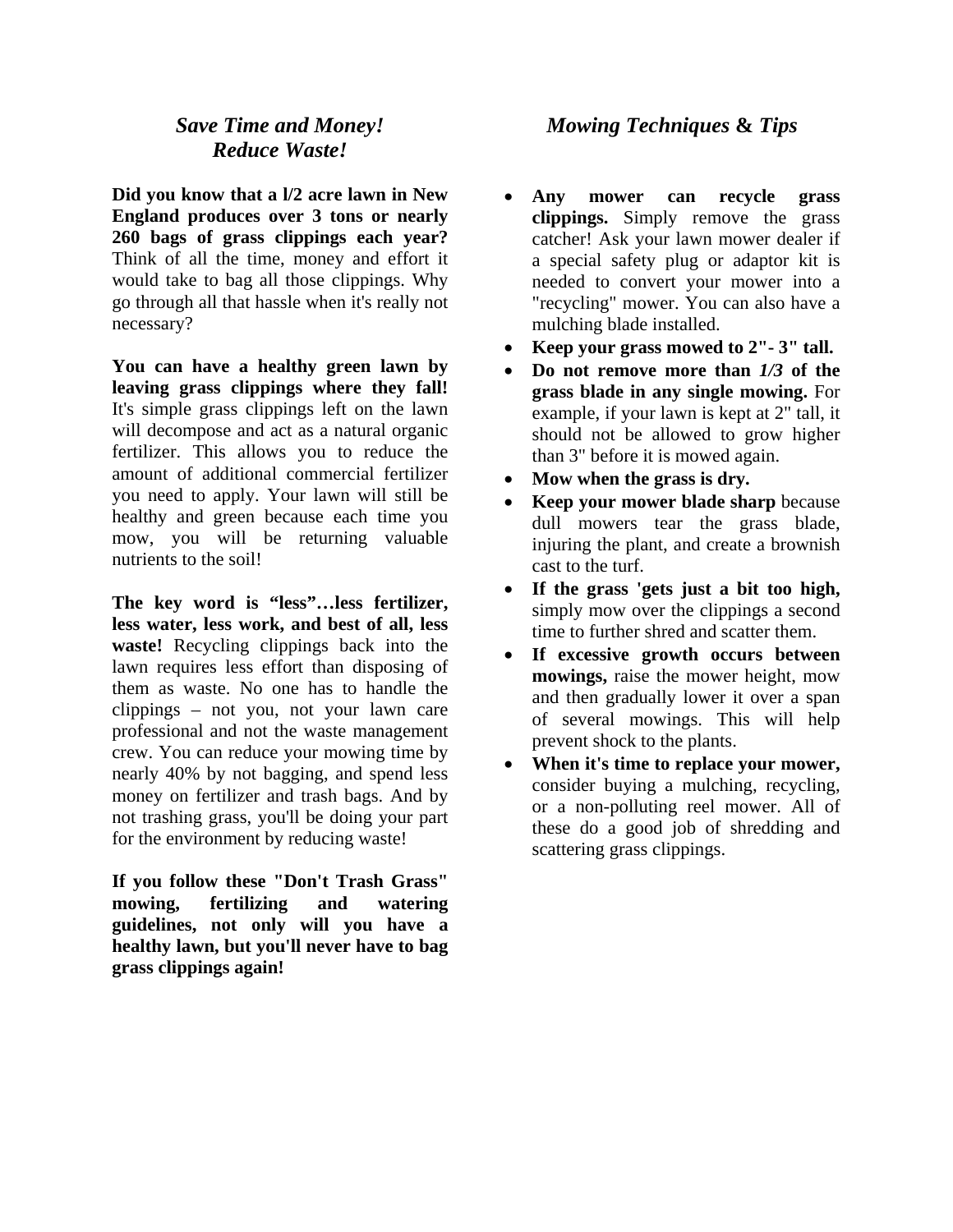## *Fertilizer Application*

Proper fertilizer application is important. And remember, when it comes to fertilizer, **more is not better!** Research shows that most grasses require only modest levels of nitrogen for good color and' controlled growth. Too much fertilizer will make your lawn grow faster, resulting in more mowing and more clippings!

Apply fertilizer to your lawn in late April and again in September. If a third treatment is needed, apply in late May. Apply only ½ pound of nitrogen per 1000 square feet of lawn at each application. To figure this out, simply divide 100 by twice the percentage of nitrogen (N) in the fertilizer. This will give you the application rate in pounds of fertilizer per 1000 square feet of lawn. For example:

| Fertilizer<br>$N-P-K$<br>rating $(\%)$ | Divide 100<br>by twice the<br>% of<br>Nitrogen(N) | Pounds of<br>fertilizer to<br>use per 1000<br>sq. ft. |
|----------------------------------------|---------------------------------------------------|-------------------------------------------------------|
| $12 - 4 - 8$                           | 100 divided<br>by 24                              | $=4.1$ lbs.                                           |
| $16 - 8 - 8$                           | 100 divided<br>by $32$                            | $=3.1$ lbs.                                           |
| $20 - 5 - 10$                          | 100 divided<br>by $40$                            | $=2.5$ lbs.                                           |
| $10-10-10$                             | 100 divided<br>by 20                              | $=5.0$ lbs.                                           |

For slower, more uniform growth, choose fertilizers containing sources of slow-release nitrogen such as methylene urea, ureaformaldehyde, sulfur coated urea, or IBDU. The bag may also read "water insoluble nitrogen" or "slow release nitrogen". All are acceptable and will increase the amount of time the grass can use the nutrient.

### *Watering Practices*

New England has a high precipitation rate, so turf grasses here don't have to be watered to survive. Lawns may turn brown and dormant during periods of drought, but will turn green rapidly when moisture in the soil is replaced. **Remember, the more you water your lawn, the faster it's going to grow and the more you will have to mow it!**

- **Conserve resources by not watering unless the grass really needs it.** Let Mother Nature water your lawn!
- **If you choose to water, 1 inch of water is adequate to wet the soil to a depth of 4"- 6".** Place an empty can under the sprinkler to measure when an inch has been applied. If water begins to run off the lawn before an inch is applied, turn off the water and let it soak in for an hour or so, then resume watering until 1" is applied.
- **Water deeply and less frequently to encourage deep root growth.** Light, frequent watering encourages shallow roots and may lead to increased disease and stress injury.
- The best time to water is in the morning because less water is lost through evaporation and transpiration.
- **Avoid watering during mid-day and try not to water in the evenings** since a lawn that remains damp during the night is more prone to disease.